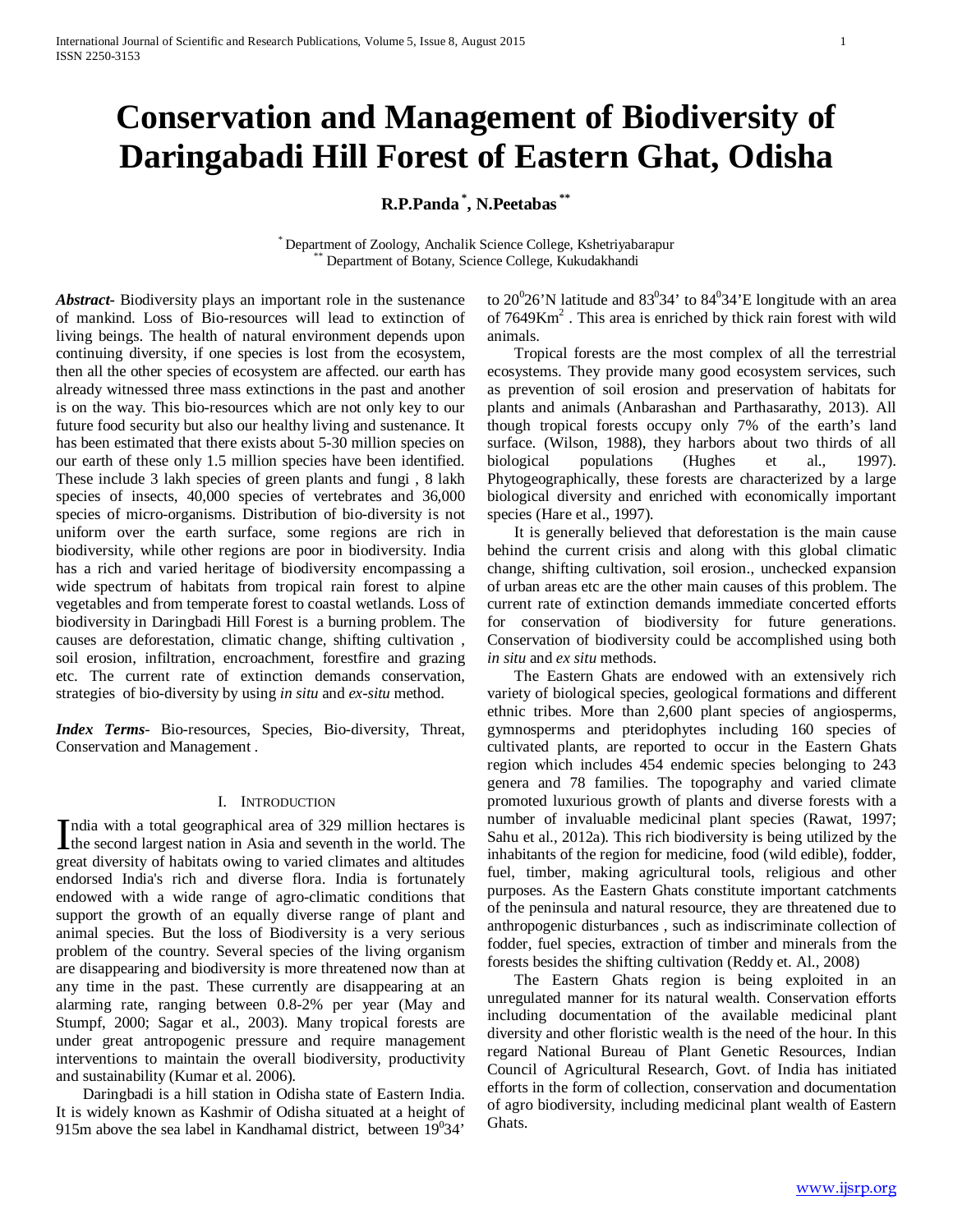#### II. MATERIALS AND METHODS

 After several visit was undertaken to the different sites during the year 2005 to onwards and biodiversity of Daringibadi Hill Forest was noted various information and data were collected during interaction with local inhabitants as well as the Forest Range Development Authority.

# III. RESULTS AND DISCUSSIONS

# **Geography and climate:**

 The Eastern Ghats one of the major hill ranges of India and these hill ranges form an assembly of discontinuous ranges, hills, plateaus and narrow basin and spread an area of 75,000 km<sup>2</sup>. The Eastern Ghats cover parts of Orissa, Andhra Pradesh, Tamil Nadu and smaller area of Chattisgarh, Maharashtra and Kamataka states. The Mahanadi basin marks the north boundary while southern boundary lies in the Nilgiri hills. In the west lie the tips of Bastar, Telengaria and Karnataka plateaus and Tamil Nadu uplands. The Coastal belt forms the boundary in the east.

According to the latitude, the Eastern Ghats fall in the tropical climatic zone. Humid climate prevails in the higher altitudes while semi-arid climate is experienced at the foothills in majority region of the Eastern ghats. Hence, the hill peaks of Eastern Ghat and its foothill experience a contrasting climate.

Air temperature in January ranges between 200 and  $25^{\circ}$ C and shoots upto  $41^{\circ}$  C during hot summer months and goes down to 2°C during winter months. South-west and north-east monsoons contribute rain to the Eastern Ghats and the average annual rainfall ranges from 120' to 150' mm in the northern region and 60' to 100' mm in the central and southern parts indicating sub-humid and semi-arid climates respectively. Heavy rains with cyclonic storms characterize the coastal plains. The humidity usually ranges from 65-75%.

#### **Ethnic diversity:**

 The Eastern Ghats region is inhabited by nearly 54 tribal communities, which constitute nearly 30% of total population. Most of the tribal inhabitants are small and marginal farmers and are engaged in lash and burn, and shifting cultivation which is not at all productive or sustainable because of the short cycle. The tribal living in the Eastern Ghats depend monthly on various forest product but their careless collection resulted in much damage to the forest wealth, particularly rare and endangered medicinal plant species. Many tribal communities are practicing their local health on traditional methods using medicinal herbs to cure various ailments.

## **Medicinal and aromatic plants**

 Out of an estimated and 7,500 plant of medicinal value reported in India, about 1,800 species are known to occur in the region. At least 50 dye yielding and 40 aromatic plant species are also known to occur in the region. In medicinal and aromatic plants rich variability occurs and some species are endemic/occur in greater population in this part of the country. Plants such as *Bixa oreliana,. Mallotus philippensis* are some of the dye yielding plants and *Artemisia vulgaris, Cymbopgon citrates, Ocimum basilicum, Vetiveria zizaniodies* etc., are other aromatic plants that occur in this region. Threat status of some of the important medicinal plant specie occurring in the Eastern Ghats region is *Acorus calamus, Aegle marmelos, Costus speciosus,* 

*Gloriosa superba, Gymnema sylvelstre, Mucuna pruriens, Plumbago indica, Rauvolfia serpentine. Piper nigrum. Terminallia pallida,* Sterno *tubero sa .* 

# **Agro-biodiversity:**

 The tanning community in the Eastern Ghats constitutes only the tribal population initially. Their contribution in the domestication and enrichment of the genetic variability is immense. They selected plants of their interest through trial and error. Permutations and combinations of culinary processes were perfected over a period of time. Such variability has become indispensable in the present crop improvement programmes being carried out now. The diversity of plants under cultivation includes an array of crops belonging to cereals, millets, pulses, tubers. Fruits, vegetables and spices. Eastern Ghats farming communities including tribes, significantly contributed to the development of several landraces */* primitive cultivars */* folk varieties. These landraces represent food preferences, cultural heritage and local health traditions. Enumeration and registration of landraces is an important activity in the light of global developments related to rights, conservation and utilization of plant genetic resources. Further landraces and germplasm collected from farming communities are essential building blocks for developing modern high yielding varieties. National Bureau of Plant Genetic Resources (NBPGR) is the nodal organization for the *ex-situ* collection, conservation and utilization of agrobiodiversity .

 Significant ethnic diversity is reported in rice *(Oryza sativa),*  sorghum *(Sorghum vulgare),* pearl millet *(Pennisetum typhoides),* finger millet *(Eleusine coracana).* Italian millet, proso millet, little millet, kodo millet and barnyard millet from Eastern Ghats. Tremendous diversity in both the cultivated and wild *Oryza* species occur in Koraput (Orissa) which could be the place of origin and domestication for the Asian rice. Important known landrace of crop from the Eastern Ghats are recorded.

#### **Wild relatives of crop plants**

 The wild relatives of crop plants and related species are gaining significance in crop improvement and evolutionary studies. Atleast, 91 wild related species of crop plants are reported in the region. They occur as members of disturbed, bioedaphic communities within the major vegetation types throughout the Eastern Ghats. Many wild species are distributed in this region which are the sources of genes for different biotic */*  abiotic stresses.

#### **Landraces**

 Landraces evolve over thousands of years in ecosystems designed/ modified through a selection pressure operated by the native communities. Invasion of culture and advancements in agriculture as a motive for development of tribal group interfered with the natural evolutionary process of landrace development In view of the importance of the landraces, global awareness on biodiversity, environment and plant variety rights on commercial exploitation it has become necessary to identify natural ecosystems, hotspots and heritage site etc. of agro-biodiversity for effective conservation and utilization. The issues involved in the process have social, economic, legal and scientific dimensions. Culture, traditions, food preferences, life style and habitats, available income options, influence of leadership and connectivity (transport and information technology) etc. pertaining to tribal communities, naturally occurring populations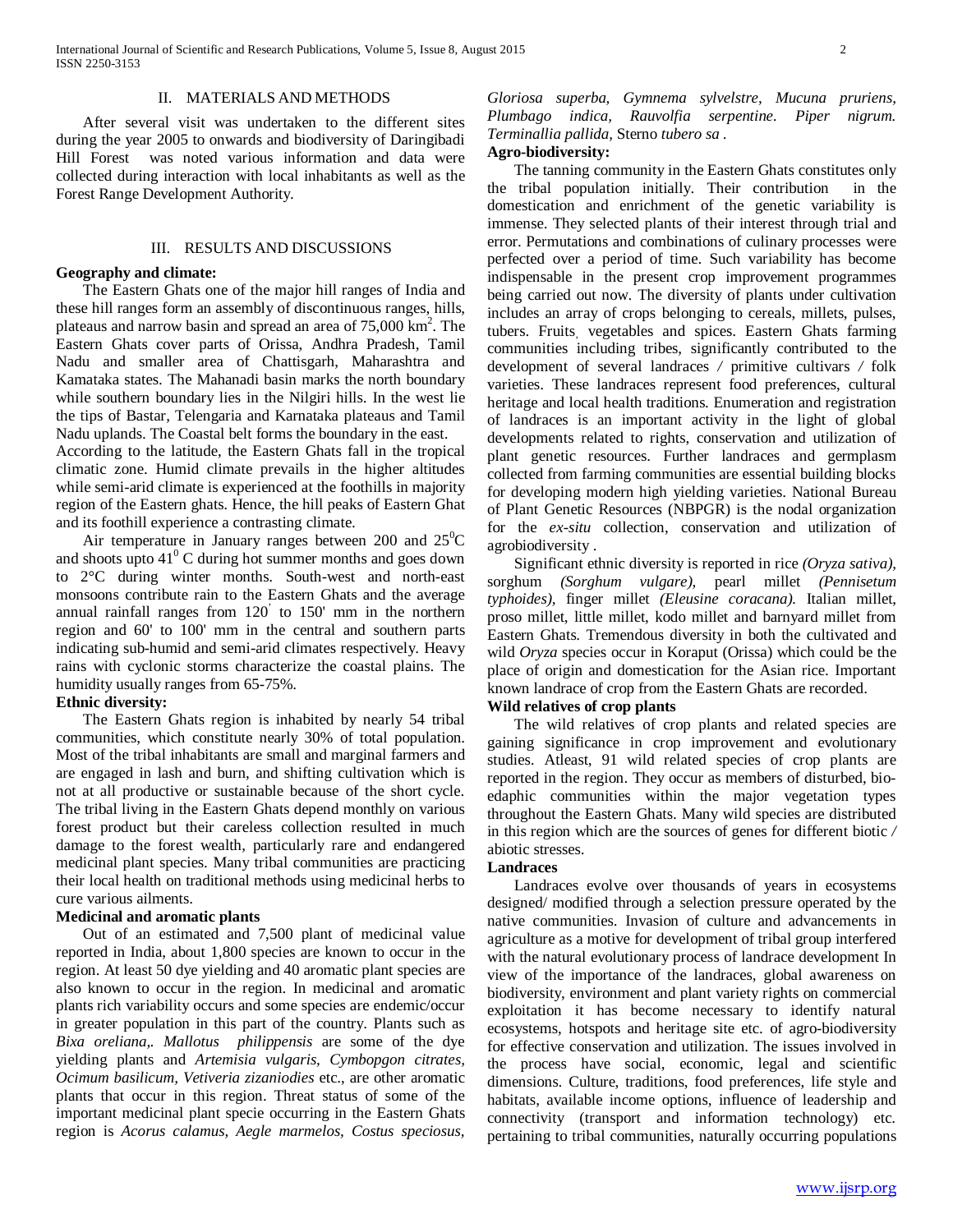of plant species and their wild relatives, associated organisms including microbes and pollinators need to be taken into consideration while identifying agro-biodiversity hotspots. Selection criteria might vary in different ecosystems and in different crops, which primarily depends upon the breeding system, involved.

# **Biodiversity Act - 2002:**

 The National legislation - The Biodiversity Act - 2002 pased in Parliament during December-2002 is being implemented by the National Biodiversity Authority (NBA) which primarily deals with all matters relating to requests for access by foreign individuals, Institutions or Companies and all matters relating to transfer of results of research to any foreigner and approval of IPR related Bio-resources. The State Biodiversity Board (SBB) deals with all matters relating to access by Indians for commercial purposes. The Biodiversity Management Committee (BMC) are set up by the state Biodiversity Boards at local level in every Panchayat in their respective areas for conservation, sustainable use, documentation of biodiversity and creating awareness among the local people on the importance of conservation and sustainable use of Biodiversity. The primary objectives of the Biological Diversity Act is i) Conservation ii) Sustainable use iii) Fair and equitable sharing of benefits arising out of the use of these genetic resources and associated traditional knowledge to the country and the people.

# IV. THREAT TO BIO-RESOURCES

 It is indubitable that biodiversity is decreasing world wide due to human interventions. It is difficult to quantify this trend simply by making lists of species that have become extinct. In highly populous countries like India-there has been considerable stress on species as well as ecosystem, many critical ecosystem such as forests and wetlands are fast disappearing and losing its ecological services values due to degradation. The major threat to biodiversity in the country are habitat fragmentation and degradation, pollution, over-exploitation, poaching, climatic change, soil erosion, etc.

# V. MEASURES TO BE TAKEN FORIN SITU **CONSERVATION**

. Preservation of endangered species through strict protection against poaching of both vegetation as well as animal resources.

 $\blacktriangleright$ . Conservation of wildlife is currently given importance whereas conservation of plant species have not been given adequate attention particularly those which have potential importance and scientific value. Hence, there is a need to change our attitude.

 $\blacktriangleright$ . Restoration of threatened species in their habitat, which currently occur in open sites.

. Rehabilitation strategy for rare, threatened, endangered plant and animal species.

 $\triangleright$  Incentives to grow domestically economic important biota for development of drug industry and for use of wasteland.

Immediate step needs to be taken to prepare a comprehensive biological inventory.

Ecological restoration of degraded micro and macrohabitat.

 $\triangleright$  Identification of critical index species and their sensitive parameters.

 Quantitative assessment of conservation status of the species.

 $\triangleright$  Successional status of the key species in different ecosystems.

 $\blacktriangleright$ . The possible climatic change and its impact on biodiversity.

# VI. MEASURES TO BE TAKEN FOREX SITU CONSERVATION

Establishment of genetic enhancement center for producing good quality seeds.

. Enhancement of existing zoological park and botanical garden network.

 Installation of seed gene bank, tissue culture gene bank, pollen and spore bank.

. Initiation of captive breeding in zoological garden and use of both in vitro and in vivo conservation methods.

## VII. CONCLUSION

 The Eastern Ghat tropical forests is a critical repository of India's biodiversity and are threatened due to wide spread of habitat destruction. Plant diversity inventories in tropical forests have mostly been concentrated on tree species than other lifeforms, because tree species diversity is an important aspect of forest ecosystem diversity and also fundamental for total tropical forest biodiversity. The present study clearly established the fact that the tree diversity in tropical forests of Eastern Ghats varied greatly from location to location, mainly due to variation in biogeography and habitat disturbance. Most of the species present in these communities are used for fuel, fodder, making agricultural tools, house building and miscellaneous purposes. During the surveys, it has been observed that huge-pressure on species along with heavy grazing is responsible for habitat degradation, poor regeneration and population depletion of the tree species.

 The need for critical diversity in crop improvement like the novel traits in terms of sources for resistance or qualitative */*  quantitative traits lacking in the present accessions, which are well adapted in an ecosystem. It also include material which may get generated through natural hybridization */* introgression through *in-situ* conservation and also development of precious material by purification / crossing without using alien parents *viz.,* Identification of traits vs crops.

 The Eastern Ghats is an important area in India and the rich diversity. Conservation of these biodiversity and sustainable use and protecting the environment is the need of the hour.

#### **REFERENCES**

[1] Anonymous. 1998. Compendium Environmental Statistics 1998. Central Statistical Org., Deptt. Statistics, Ministry of Planning and